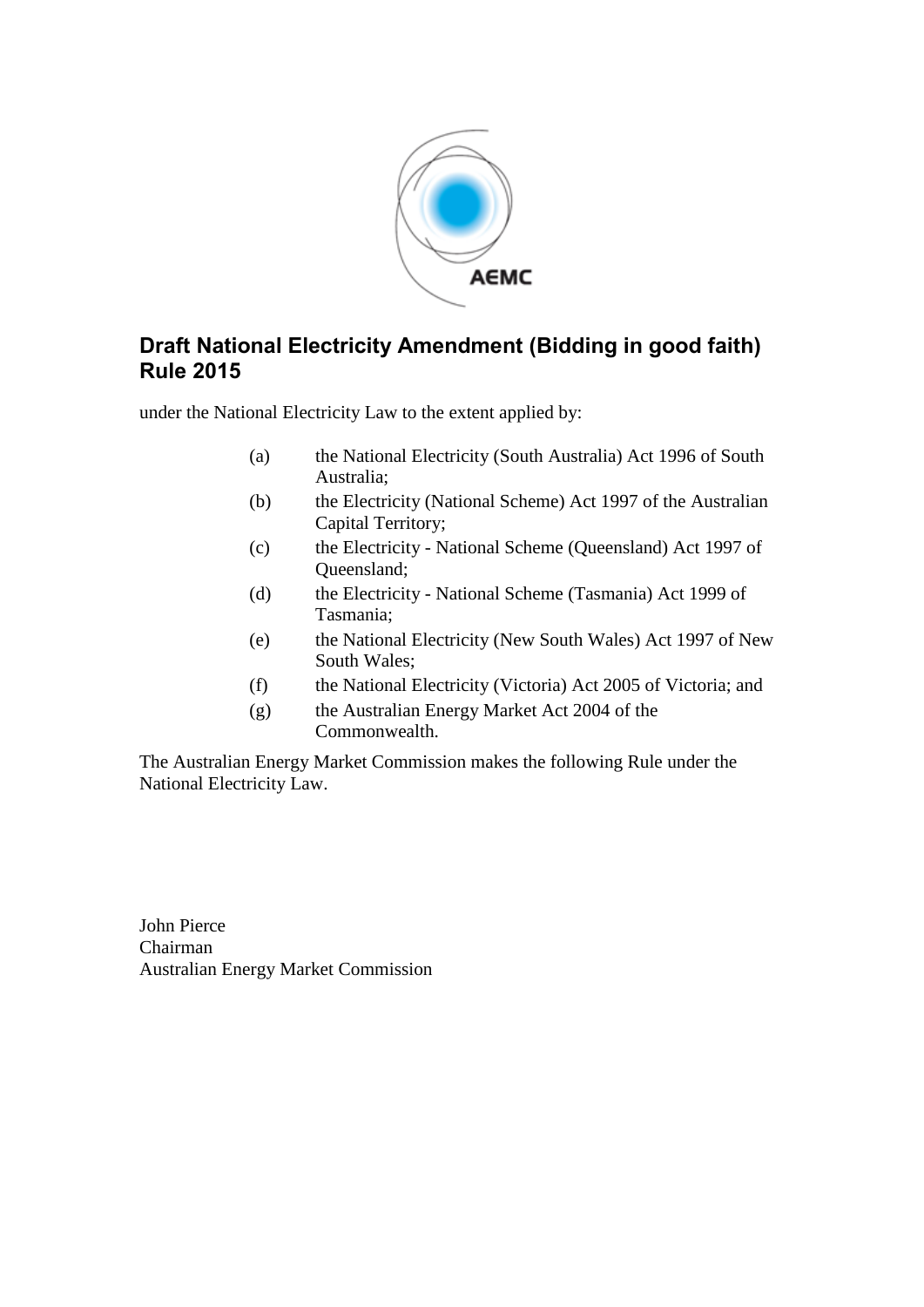## **Draft National Electricity Amendment (Bidding in good faith) Rule 2015**

## **1 Title of Rule**

This Rule is the *Draft National Electricity Amendment (Bidding in good faith) Rule 2015*.

## **2 Commencement**

This Rule commences operation on [COMMENCEMENT\_DATE].

# <span id="page-1-0"></span>**3 Amendment of the National Electricity Rules**

The National Electricity Rules are amended as set out in [Schedule 1.](#page-2-0)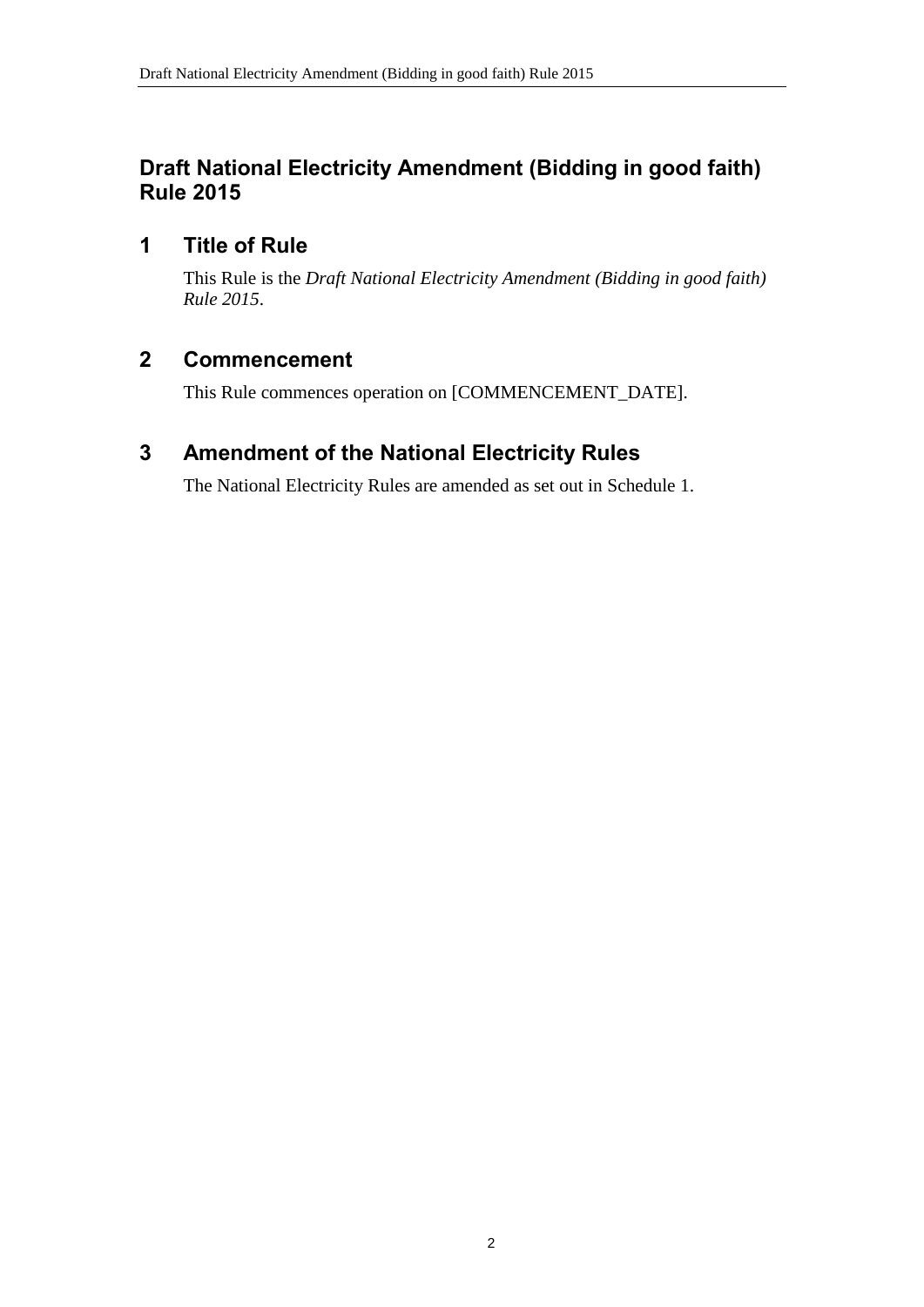### <span id="page-2-0"></span>**Schedule 1 Amendment to the National Electricity Rules**

[\(Clause 3\)](#page-1-0)

## **[1] Clause 3.1.4 Market Design Principles**

Omit clause 3.1.4(a)(2), and substitute:

(2) maximum level of *market* transparency in the interests of achieving a very high degree of *market* efficiency, including by providing accurate, reliable and timely forecast information to *Market Participants*, in order to allow for responses that reflect underlying conditions of supply and demand;

# **[2] Clause 3.8.22 Rebidding**

Omit clause 3.8.22 in its entirety, and substitute:

### **3.8.22 Rebidding**

- (a) Prices for each *price band* that are specified in *dispatch bids*, *dispatch offers* and *market ancillary service offers* are firm and no changes to the price for any *price band* are to be accepted under any circumstances.
- (b) Subject to clauses 3.8.3A, 3.8.7A, 3.8.19(a) and 3.8.22A, a *Scheduled Generator*, *Semi-Scheduled Generator* or *Market Participant* may submit a *rebid* to vary:
	- (1) its *available capacity*, daily *energy constraints*, *dispatch inflexibilities* and *ramp rates* of *generating units*, *scheduled network services* and *scheduled loads*; and
	- (2) the *response breakpoints*, *enablement limits* and response limits of *market ancillary services*,

previously notified in a *dispatch offer*, a *dispatch bid* or a previous *rebid*.

- (c) A *Scheduled Generator*, *Semi-Scheduled Generator* or *Market Participant* must provide:
	- (1) all *rebids* to *AEMO* electronically unless otherwise approved by *AEMO*;

### **Note**

This clause is classified as a civil penalty provision under the National Electricity (South Australia) Regulations. (See clause 6(1) and Schedule 1 of the National Electricity (South Australia) Regulations.)

(2) to *AEMO*, at the same time as the *rebid* is made: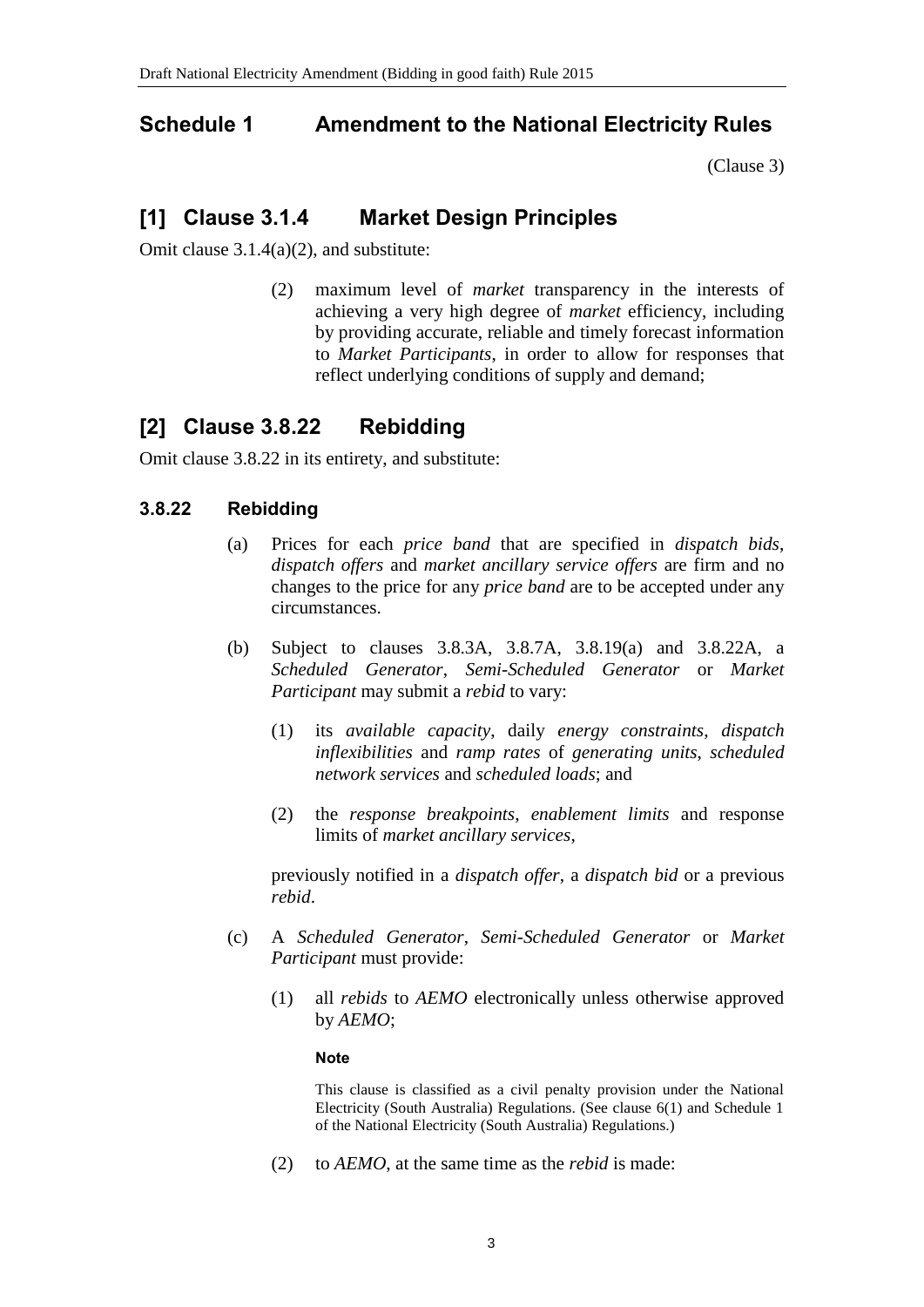- (i) a brief, verifiable and specific reason for the *rebid*; and
- (ii) the time at which the event(s) or other occurrence(s) adduced by the relevant *Generator* or *Market Participant* as the reason for the *rebid*, occurred;

#### **Note**

This clause is classified as a civil penalty provision under the National Electricity (South Australia) Regulations. (See clause 6(1) and Schedule 1 of the National Electricity (South Australia) Regulations.)

#### **Note**

Clause 3.8.22(c)(2) applies in respect of any *rebid* submitted during the *late rebidding period*.

- (2a) to the *AER*, in respect of any *rebid* made during the *late rebidding period* (unless an exemption granted under paragraph (ca) applies), a more detailed report (a *late rebid report*), to be submitted within the time after the *rebid* specified in, and otherwise to be prepared in accordance with, guidelines published by the AER, explaining:
	- (i) the material conditions and circumstances giving rise to the *rebid*;
	- (ii) the *Generator's* or *Market Participant's* reasons for making the *rebid*;
	- (iii) the time at which the relevant event(s) or other occurrence(s) occurred; and
	- (iv) the time at which the *Generator* or *Market Participant* first became aware of the relevant event(s) or other occurrence(s); and

#### **Note**

This AEMC will be recommending to the COAG Energy Council that this clause be classified as a civil penalty provision under the National Electricity (South Australia) Regulations.

(3) to the *AER*, upon written request, in accordance with guidelines published by the *AER*, such additional information to substantiate and verify the reason for a *rebid* as the *AER* may require from time to time.

#### **Note**

This clause is classified as a civil penalty provision under the National Electricity (South Australia) Regulations. (See clause 6(1) and Schedule 1 of the National Electricity (South Australia) Regulations.)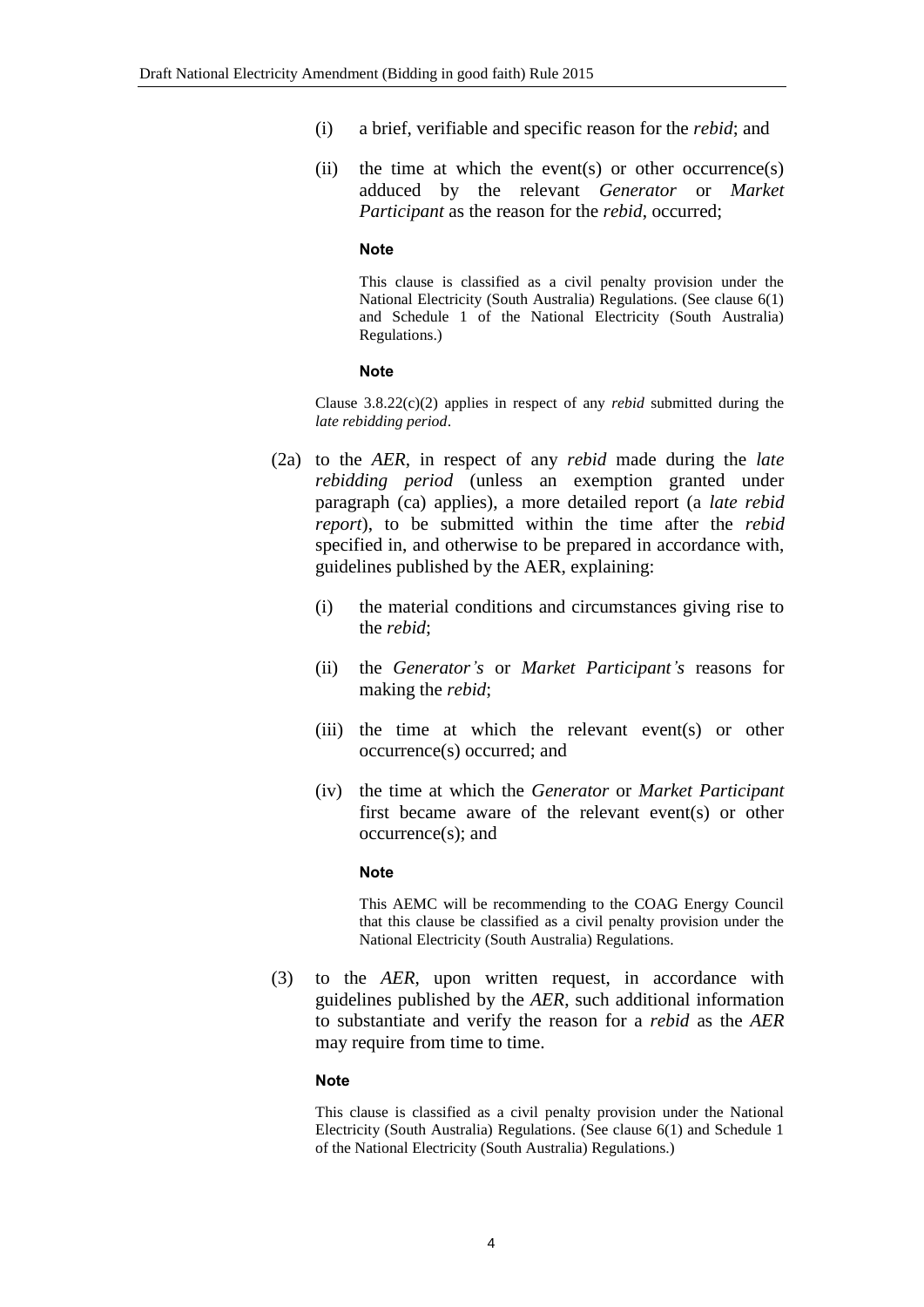- (ca) The *AER* may, in accordance with guidelines published by the *AER*, exempt a *Scheduled Generator*, *Semi-Scheduled Generator* or *Market Participant*, or a class of *Generators* or *Market Participants*, from the obligation to submit a *late rebid report* under paragraph (c)(2a), subject to such conditions as the *AER* deems appropriate.
- (d) The *AER* must provide information provided to it in accordance with paragraph (c)(2a) or (c)(3) to any *Scheduled Generator*, *Semi-Scheduled Generator* or *Market Participant* that requests such information, except to the extent that the information can be reasonably claimed to be *confidential information*.
- (e) The guidelines referred to in paragraphs  $(c)(2a)$ ,  $(c)(3)$  and  $(ca)$  must be developed in accordance with the *Rules consultation procedures* and must include:
	- (1) the amount of detail to be included in the information provided to *AEMO* under paragraph (c)(2);
	- (1a) the format and prescribed content of the *late rebid reports* to be provided to the *AER* under paragraph (c)(2a);
	- (1b) criteria for the *AER* to grant any exemption under paragraph (ca) from the requirement to provide a *late rebid report*; and
	- (2) procedures for handling claims by *Scheduled Generators*, *Semi-Scheduled Generators* or *Market Participants* in accordance with paragraph (d) or clause 3.8.19(b)(2) that the information provided to the *AER* by such *Generators* or *Market Participants* under those clauses is *confidential information*.
- (f) The *AER* must *publish* the guidelines developed under this clause 3.8.22 and may amend such guidelines from time to time.
- (g) *AEMO* must:
	- (1) subject to the *Scheduled Generator*, *Semi-Scheduled Generator* or *Market Participant* complying with paragraphs  $(c)(1)$  and  $(c)(2)(i)$  and  $(ii)$ , accept the *rebid*; and
	- (2) *publish*, in accordance with clause 3.13.4(p), the time the *rebid* was made and the reason provided by the *Scheduled Generator*, *Semi-Scheduled Generator* or *Market Participant* under paragraph  $(c)(2)(i)$ .

## **[3] Clause 3.8.22A Variation of offer, bid or rebid**

Omit clause 3.8.22A in its entirety and the heading, and substitute: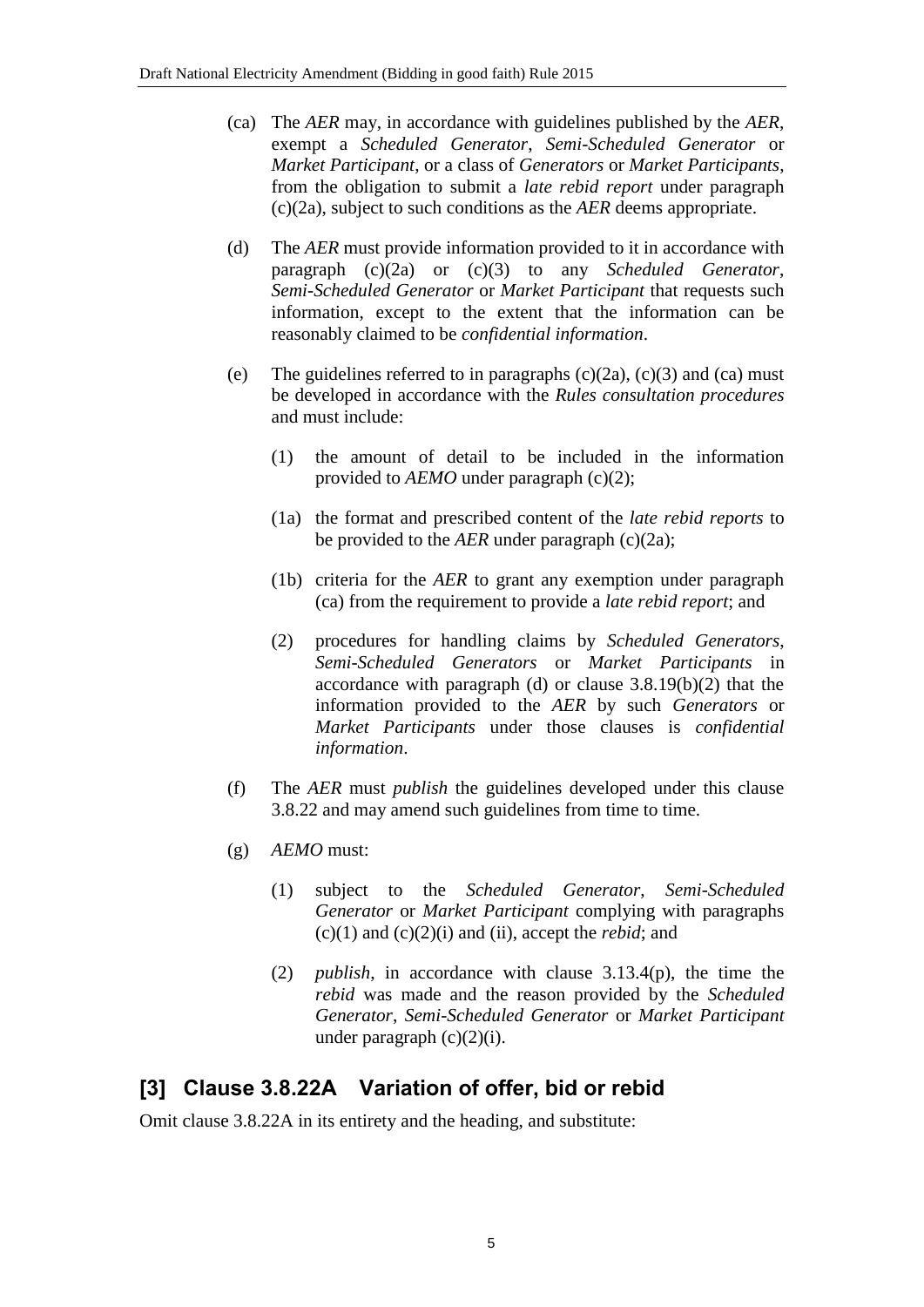### **3.8.22A Offers, bids and rebids must not be false or misleading**

- (a) A *Scheduled Generator*, *Semi-Scheduled Generator* or *Market Participant* must not make a *dispatch offer*, *dispatch bid* or *rebid* that is false, misleading or likely to mislead.
- (b) Without limiting paragraph (a), a *dispatch offer*, *dispatch bid* or *rebid* is taken to be false or misleading if, at the time of making such an offer, bid or *rebid*, a *Scheduled Generator*, *Semi-Scheduled Generator* or *Market Participant*:
	- (1) does not have a genuine intention to honour; and
	- (2) does not have a reasonable basis to represent to other *Market Participants*, through the *pre-dispatch schedules published* by *AEMO*, that it will honour,

that offer, bid or *rebid* if the material conditions and circumstances upon which the offer, bid or *rebid* are based remain unchanged until the relevant *dispatch interval*.

- (b1) In any proceeding in which a contravention of paragraph (a) is alleged, in determining whether a *Scheduled Generator*, *Semi-Scheduled Generator* or *Market Participant* had a reasonable basis to represent to other *Market Participants* that it would honour a *dispatch offer*, *dispatch bid* or *rebid*, a court must have regard to the market design principle set out in clause  $3.1.4(a)(2)$ .
- (c) A *Scheduled Generator*, *Semi-Scheduled Generator* or *Market Participant* may be taken to have contravened paragraph (a) notwithstanding that, after all the evidence has been considered, the false or misleading character of the *dispatch offer*, *dispatch bid* or *rebid* (including the absence of either of the matters referred to in subparagraphs  $(b)(1)$  and  $(2)$ ) is ascertainable only by inference from:
	- (1) other *dispatch offers*, *dispatch bids* or *rebids* made by the *Generator* or *Market Participant*, or in relation to which the *Generator* or *Market Participant* had substantial control or influence;
	- (2) other conduct (including any pattern of conduct), knowledge, belief or intention of the relevant *Generator* or *Market Participant*;
	- (3) the conduct (including any pattern of conduct), knowledge, belief or intention of any other person;
	- (4) information published by *AEMO* to the relevant *Generator* or *Market Participant*; or
	- (5) any other relevant circumstances.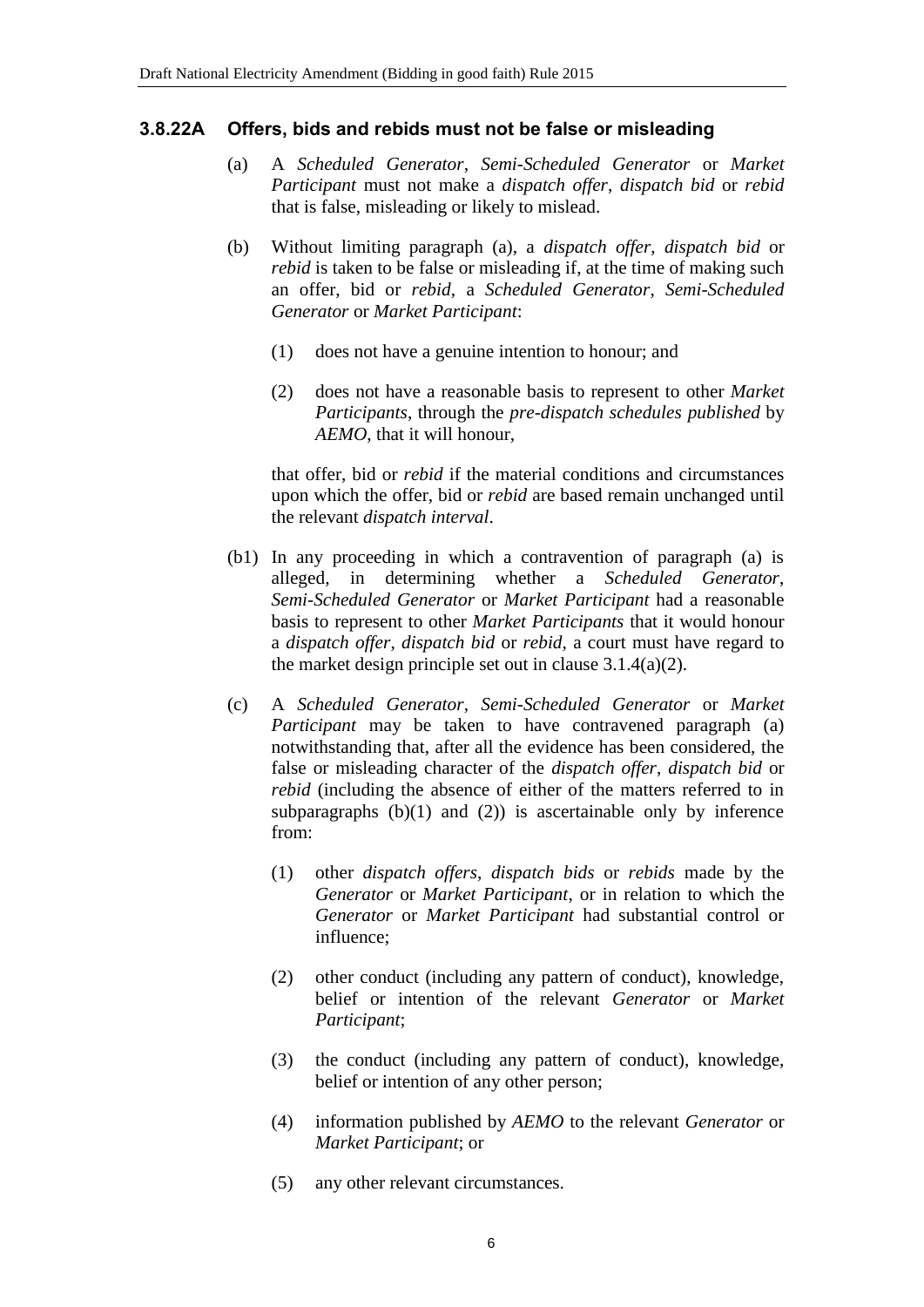- (d) A *rebid* must be made as soon as reasonably practicable after the *Scheduled Generator*, *Semi-Scheduled Generator* or *Market Participant* becomes aware of the change in material conditions and circumstances on the basis of which it decides to vary its *dispatch offer* or *dispatch bid*.
- (e) In any proceeding in which a contravention of paragraph (d) is alleged, in determining whether the *Generator* or *Market Participant* made a *rebid* as soon as reasonably practicable, a court must have regard to:
	- (1) the market design principle set out in clause  $3.1.4(a)(2)$ ; and
	- (2) whether the *rebid* was made in sufficient time to allow reasonable opportunity for other *Market Participants* to respond (including by making responsive *rebids*, by bringing one or more *generating units* into operation or increasing or decreasing the *loading level* of any *generating units*, or by adjusting the *loading level* of any *load*) prior to:
		- (i) the commencement of the *trading interval* to which the *rebid* relates; or
		- (ii) the commencement of any *dispatch interval* within that *trading interval*.

### **Note**

The AEMC will be recommending to the COAG Energy Council that clause 3.8.22A continue to be classified as a rebidding civil penalty provision for the purposes of the National Electricity Law. (See clause 6(2) of the National Electricity (South Australia) Regulations.)

## **[4] Chapter 10 New Definitions**

In chapter 10, insert the following definitions in alphabetical order:

### *late rebid report*

A report provided by a *Scheduled Generator*, *Semi-Scheduled Generator* or *Market Participant* to the *AER* pursuant to clause 3.8.22(c)(2a).

### *late rebidding period*

In respect of a *trading interval*, the period beginning 15 minutes before the commencement of the *trading interval*.

### **[5] Chapter 10 Substituted definitions**

In chapter 10, substitute the following definition: